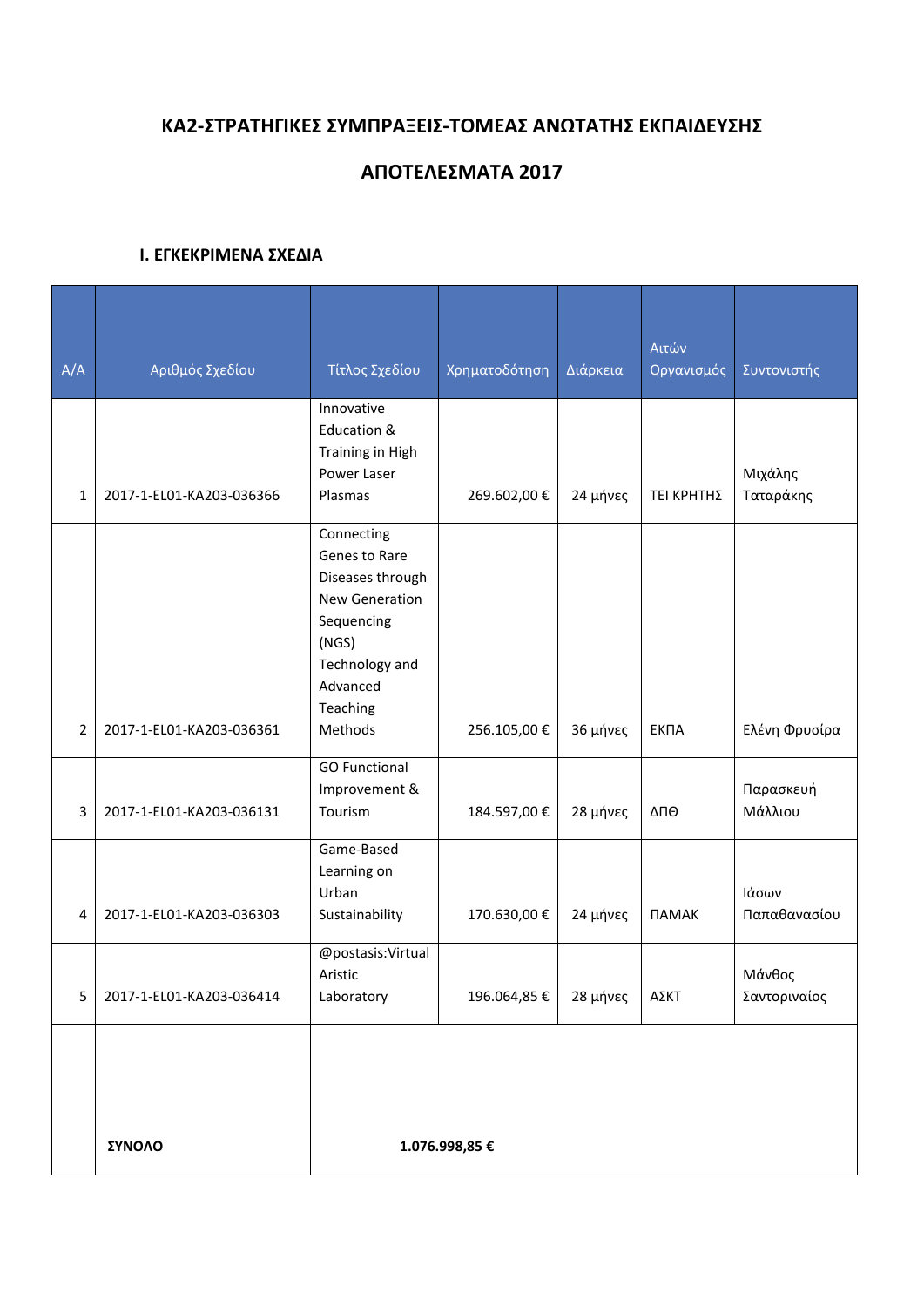### **ΙΙ. ΛΙΣΤΑ ΕΠΙΛΑΧΟΝΤΩΝ**

|              |                              |                                 | Τίτλος Σχεδίου                                                  |
|--------------|------------------------------|---------------------------------|-----------------------------------------------------------------|
| A/A          | Αριθμός Σχεδίου              | Αιτών Οργανισμός                |                                                                 |
|              |                              |                                 | Training School on the Development and Use of                   |
|              | 2017-1-EL01-                 |                                 | Unmanned Aerial Systems (UAS) in Remote Sensing                 |
| $\mathbf{1}$ | KA203-036279                 | ΠΑΝΕΠΙΣΤΗΜΙΟ ΑΙΓΑΙΟΥ            | Applications                                                    |
|              |                              |                                 |                                                                 |
|              | 2017-1-EL01-                 |                                 |                                                                 |
| 2            | KA203-036120                 | ΤΕΙ ΑΘΗΝΑΣ                      | <b>Educating Vaccination Competence</b>                         |
|              |                              |                                 |                                                                 |
|              | 2017-1-EL01-                 |                                 |                                                                 |
| 3            | KA203-036363                 | ΠΑΝΕΠΙΣΤΗΜΙΟ ΠΑΤΡΩΝ             | <b>Big Data in Bioinformatics</b>                               |
|              |                              |                                 |                                                                 |
|              | 2017-1-EL01-                 | ΕΘΝΙΚΟ ΚΑΙ ΚΑΠΟΔΙΣΤΡΙΑΚΟ        |                                                                 |
| 4            | KA203-036254                 | ΠΑΝΕΠΙΣΤΗΜΙΟ ΑΘΗΝΩΝ             | Student Teachers' Practice for Democratic Culture               |
|              |                              |                                 |                                                                 |
|              | 2017-1-EL01-                 | ΑΡΙΣΤΟΤΕΛΕΙΟ ΠΑΝΕΠΙΣΤΗΜΙΟ       | Short-cycle Courses on Thermal Analysis in Material             |
| 5            | KA203-036233                 | ΘΕΣΣΑΛΟΝΙΚΗΣ                    | Science                                                         |
|              |                              |                                 |                                                                 |
|              | 2017-1-EL01-                 |                                 |                                                                 |
| 6            | KA203-036322                 | ΠΑΝΕΠΙΣΤΗΜΙΟ ΔΥΤΙΚΗΣ ΜΑΚΕΔΟΝΙΑΣ | pArtneRship foR AddressiNG mEgatrends in ICT                    |
|              |                              |                                 |                                                                 |
|              | 2017-1-EL01-                 |                                 |                                                                 |
| 7            | KA203-036313                 | ΤΕΙ ΚΡΗΤΗΣ                      | Critical Skills Education for the Engineer of 2020              |
|              |                              |                                 | Enhancing Individuals' Digital Entrepreneurship                 |
|              |                              |                                 | Skills to Combat Unemployment among Higher                      |
|              | 2017-1-EL01-                 |                                 | <b>Education Graduates and to Enhance Industrial</b>            |
| 8            | KA203-036324                 | ΤΕΙ ΘΕΣΣΑΛΙΑΣ                   | Efficiency                                                      |
|              |                              |                                 |                                                                 |
|              | 2017-1-EL01-                 |                                 | Developing Academics' Capacities and Skills for a               |
| 9            | KA203-036108                 | ΤΕΙ ΚΡΗΤΗΣ                      | <b>Fast Changing Europe</b>                                     |
|              |                              |                                 |                                                                 |
|              | 2017-1-EL01-                 | ΑΡΙΣΤΟΤΕΛΕΙΟ ΠΑΝΕΠΙΣΤΗΜΙΟ       | EDUCATION, INCLUSION, INNOVATION UNDER THE                      |
| 10           | KA203-036403                 | ΘΕΣΣΑΛΟΝΙΚΗΣ                    | PRISM OF SUSTAINABILITY                                         |
|              |                              |                                 |                                                                 |
|              | 2017-1-EL01-                 |                                 |                                                                 |
| 11           | KA203-036247                 | ΠΑΝΕΠΙΣΤΗΜΙΟ ΠΕΛΟΠΟΝΝΗΣΟΥ       | Social Sciences Aptitude Learning Quotient                      |
|              |                              |                                 |                                                                 |
| 12           | 2017-1-EL01-<br>KA203-036365 | ΠΑΝΕΠΙΣΤΗΜΙΟ ΠΑΤΡΩΝ             | Alignment e-competences to Educational centers                  |
|              |                              |                                 |                                                                 |
|              |                              |                                 |                                                                 |
| 13           | 2017-1-EL01-<br>KA203-036133 | ΑΤΕΙ ΘΕΣΣΑΛΟΝΙΚΗΣ               | Next Generation Leaders in Innovative Agro-<br>Entrepreneurship |
|              |                              |                                 |                                                                 |